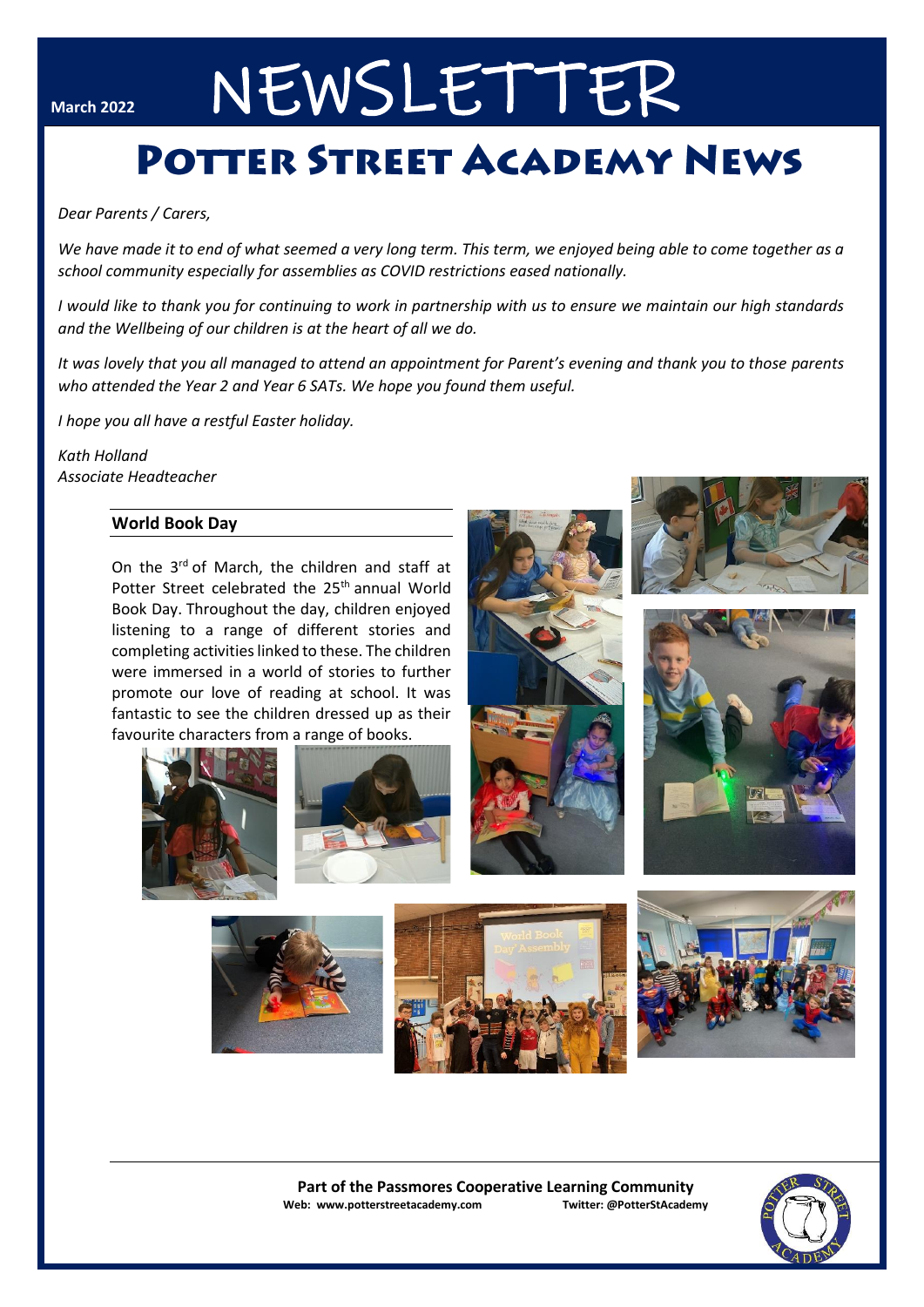# **Red Nose Day**

On the 18th of March, children dressed up in Red to raise money for Red Nose Day. The School Council, held a bake sale at break and after school. Thank you to all the parents and carers for their donations for the bake sale. With your help, we were able to raise £380.05 for the charity.



# **House Points**

Children are busy earning house points by showing how well they keep the school values – responsibility, respect, resilience and relationships.



## **Mars Day**

Mars Day was a day of virtual events presented by the UK Space Education Office (ESERO-UK) and STEM Learning, in collaboration with both the UK and European Space Agencies.

Y5 pupils have been taking part in fun Marsrelated activities all day, developing skills and knowledge in Science, Maths and Computing.



# Searching for signs of life in the Mars rock sample



**Searching for living** things





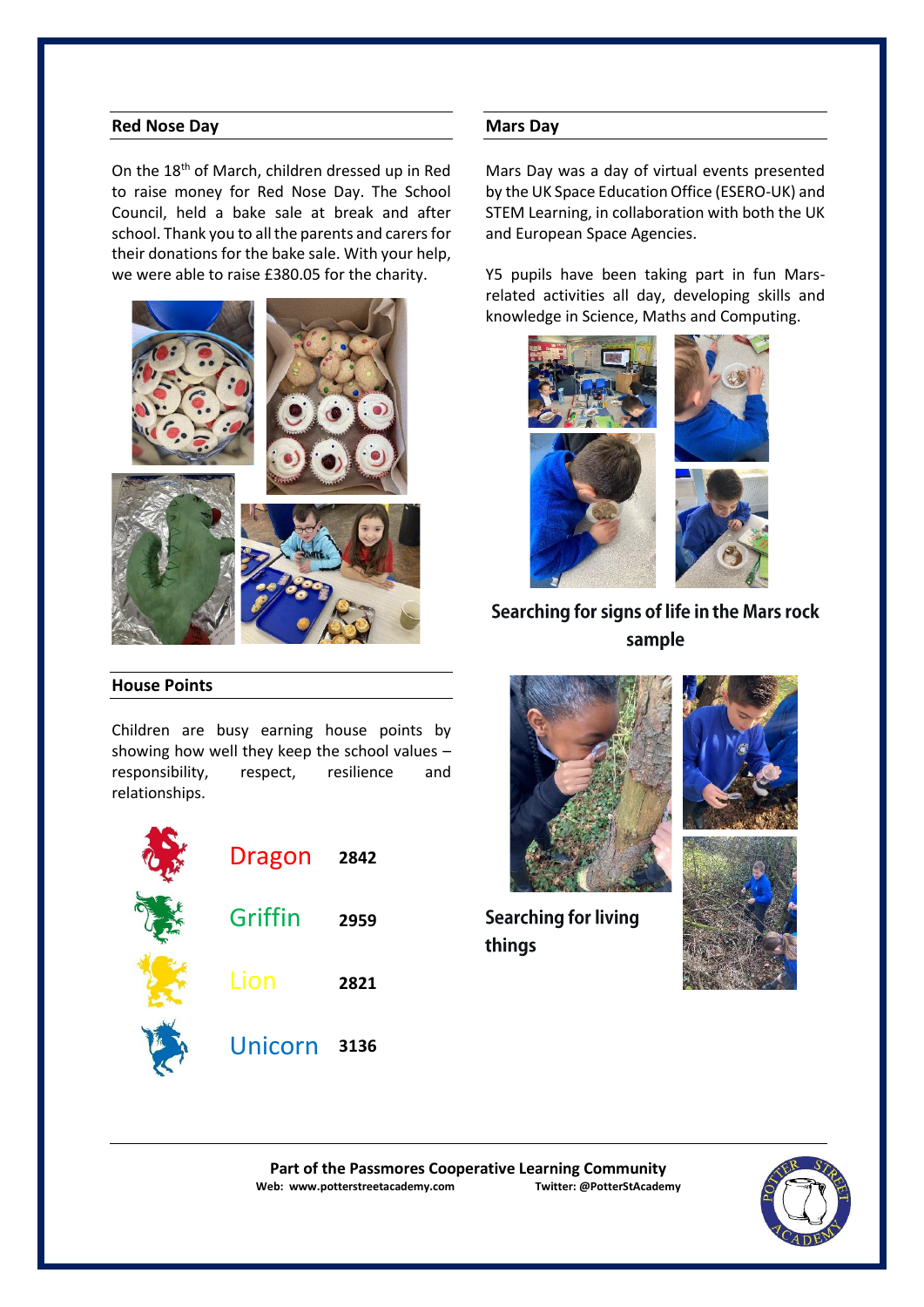# **Y6 – Crucial Crew**

On 15<sup>th</sup> March, Year 6 attended Crucial Crew virtually. Crucial Crew is an interactive safety initiative based around key life skills for 10-11 year olds. This is an annual event organised by Harlow Council and designed to put local school children's safety skills to the test.

# **Mind in West Essex**

Please click on the attached regarding Mind in West Essex to host Family Wellbeing Fun in the Park.

[https://www.yourharlow.com/2022/03/21/min](about:blank) [d-in-west-essex-to-host-family-wellbeing-fun-in](about:blank)[the-park/](about:blank)

# **EASTER TREAT COMPETITION**

This half term the PTA organised a 'design your own Easter treat competition'. Children were invited to design their own Easter treat, give it a name and tempt us with the interesting flavours of the egg. Thank you to each individual child who entered, a huge effort was put into your designs. All the entrants were fantastic, and it was very difficult to decide a winner in each class.

Congratulations to the following children with their eggtastic ideas!

| <b>CLASS</b>  | <b>PUPIL</b> | NAME OF<br><b>EASTER</b><br><b>TREAT</b> | <b>FLAVOUR</b>                          |
|---------------|--------------|------------------------------------------|-----------------------------------------|
| <b>Foster</b> | Millie       | Colourful<br>Candy                       | Strawberry and<br>popcorn               |
| Greaves       | Paige        | Faster<br>Egg                            | Chocolate                               |
| Peake         | Logan        | Egg Bert                                 | White chocolate<br>crumble              |
| Pavell        | Skylar       | Bunny<br>Surprise                        | Vanilla,<br>Raspberry<br>and Strawberry |
| Hird          | Lyle         | Eggy                                     | Chocolate                               |
| Foale         | Lexis        | Hamster<br>Hop                           | Milk chocolate<br>and marshmallow       |

| <b>Sharman</b> | Megan | Sunshine<br>Valley                  | Chocolate<br>brownie with a<br>hint of vanilla and<br>drop of mint |
|----------------|-------|-------------------------------------|--------------------------------------------------------------------|
| <b>Musk</b>    | Iona  | Aaila &<br><b>Zaira</b>             | Strawberry and<br>Chocolate                                        |
| Dabri          | Oleh  | Bunny of<br>Peace<br>and<br>Harmony | Chocolate with a<br>caramel inside                                 |

# **Bottle Lids**

As part of the School Councils aim to increase recycling in our school community, we will be running a house competition for students to bring in plastic bottle lids. The children from the winning house will then be entered into a raffle to win the opportunity to go to Passmores to watch the recycling of plastic process and make their own plastic objects in their technology department.

# **Stars of the Term**

Our stars of the term enjoying their pizza in the park reward trip. Well done to you all!

| <b>Foster Class</b>  | Slade, Esme, Colby   |  |  |
|----------------------|----------------------|--|--|
| <b>Greaves Class</b> | Ella, Kayra, Georgi  |  |  |
| Peake Class          | Leo, Amber, Logan    |  |  |
| <b>Pavell Class</b>  | Indie, Daira, Lucy   |  |  |
| Hird Class           | Kai, Ronnie, Ruby    |  |  |
| <b>Foale Class</b>   | Nafessa, Papa, Chloe |  |  |
| <b>Sharman Class</b> | Mason, Ella, Rosie   |  |  |
| <b>Musk Class</b>    | Hayden, Thea, Enzo   |  |  |
| Dabri Class          | Shay, Max, Henry     |  |  |